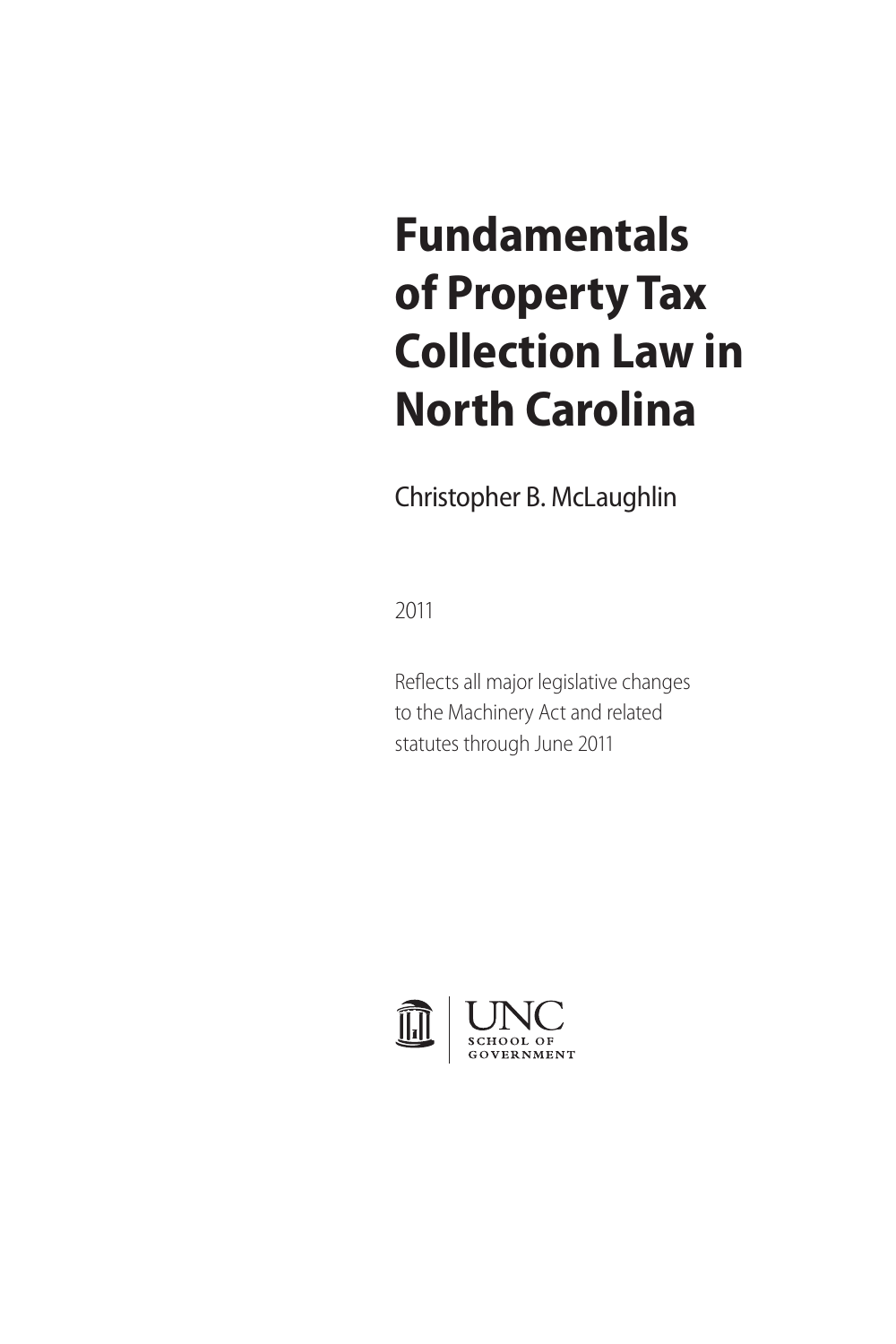The School of Government at the University of North Carolina at Chapel Hill works to improve the lives of North Carolinians by engaging in practical scholarship that helps public officials and citizens understand and improve state and local government. Established in 1931 as the Institute of Government, the School provides educational, advisory, and research services for state and local governments. The School of Government is also home to a nationally ranked graduate program in public administration and specialized centers focused on information technology, environmental finance, and civic education for youth.

As the largest university-based local government training, advisory, and research organization in the United States, the School of Government offers up to 200 courses, seminars, and specialized conferences for more than 12,000 public officials each year. In addition, faculty members annually publish approximately fifty books, book chapters, bulletins, and other reference works related to state and local government. Each day that the General Assembly is in session, the School produces the *Daily Bulletin*, which reports on the day's activities for members of the legislature and others who need to follow the course of legislation.

#### Michael R. Smith, Dean

Thomas H. Thornburg, Senior Associate Dean Frayda S. Bluestein, Associate Dean for Faculty Development Todd A. Nicolet, Associate Dean for Operations Ann Cary Simpson, Associate Dean for Development Bradley G. Volk, Associate Dean for Administration

#### FACULTY

Gregory S. Allison David N. Ammons Ann M. Anderson A. Fleming Bell, II Maureen M. Berner Mark F. Botts Michael Crowell Shea Riggsbee Denning James C. Drennan Richard D. Ducker Joseph S. Ferrell Alyson A. Grine Norma Houston Cheryl Daniels Howell Jeffrey A. Hughes

Willow S. Jacobson Robert P. Joyce Kenneth L. Joyner Diane M. Juffras Dona G. Lewandowski James M. Markham Janet Mason Christopher B. McLaughlin Laurie L. Mesibov Kara A. Millonzi Jill D. Moore Jonathan Q. Morgan Ricardo S. Morse C. Tyler Mulligan David W. Owens

William C. Rivenbark Dale J. Roenigk John Rubin Jessica Smith Karl W. Smith Carl W. Stenberg III John B. Stephens Charles Szypszak Shannon H. Tufts Vaughn Upshaw Aimee N. Wall Jeffrey B. Welty Richard B. Whisnant Gordon P. Whitaker

© 2011 School of Government The University of North Carolina at Chapel Hill

Use of this publication for commercial purposes or without acknowledgment of its source is prohibited. Reproducing, distributing, or otherwise making available to a non-purchaser the entire publication, or a substantial portion of it, without express permission, is prohibited.

Printed in the United States of America

16 15 14 13 12 1 2 3 4 5

ISBN 978-1-56011-681-3

 $\otimes$  This publication is printed on permanent, acid-free paper in compliance with the North Carolina General Statutes.

Printed on recycled paper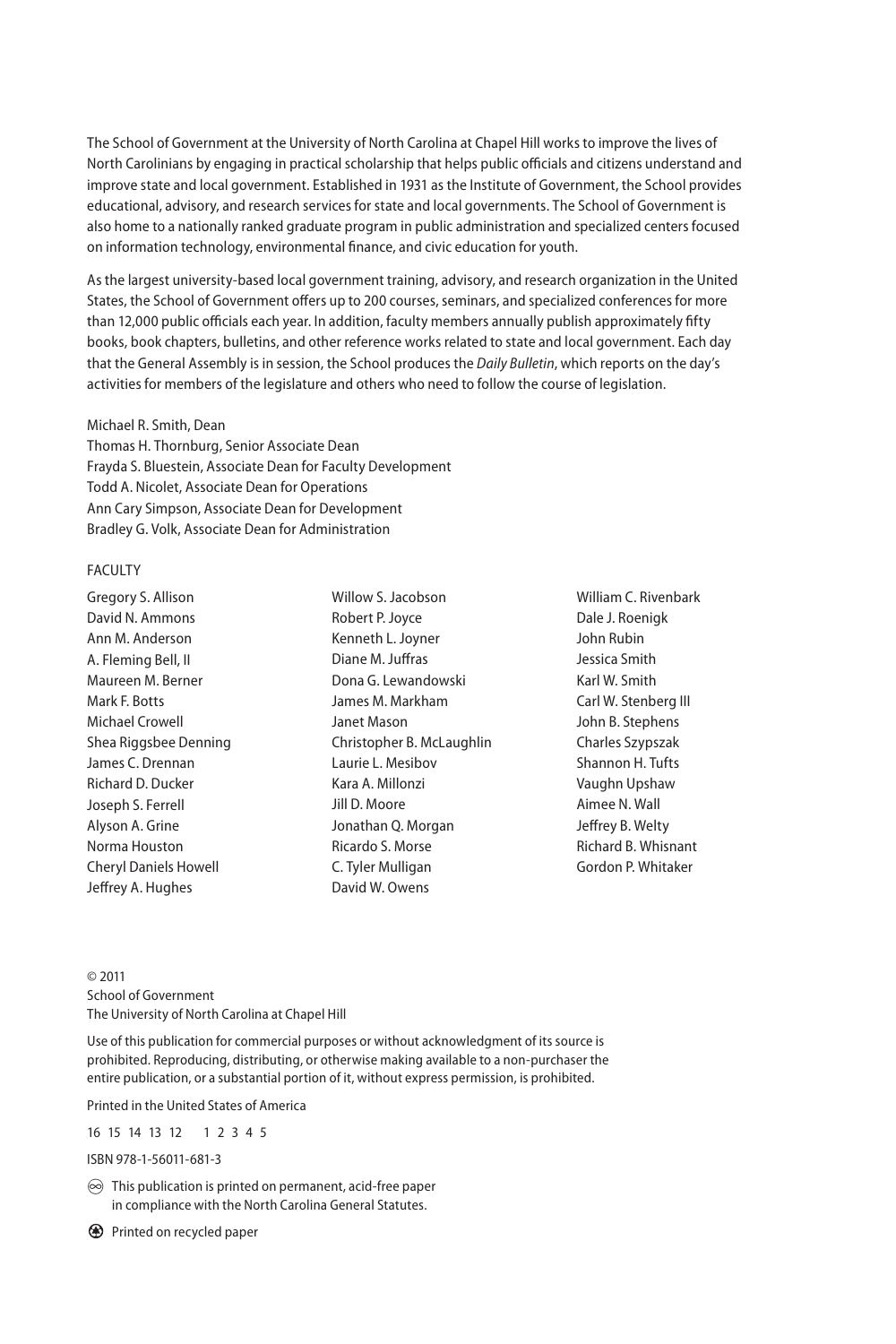### **Contents**

**Preface** v **Acknowledgments** vii **Property Tax Collection Administration** 1 **The Property Tax Collection Calendar** 29 **Payment of Property Taxes** 35 **Deferred Property Taxes** 57 **The Property Tax Lien** 67 **Attachment and Garnishment** 87 **Levy and Sale of Tangible Personal Property** 117 **Set-Off Debt Collection** 137 **Advertising Delinquent Property Taxes** 147 **Foreclosure Myths** 161 **Discovery and Immaterial Irregularities** 181 **Refunds and Releases** 197 **Mobile Homes** 211 **Registered Motor Vehicles** 223 **Collecting Other Taxes and Fees** 243 **Property Taxes and Bankruptcy** 273 **Special Topics: Annexations and Tax Districts** 305 **Subject Index** 317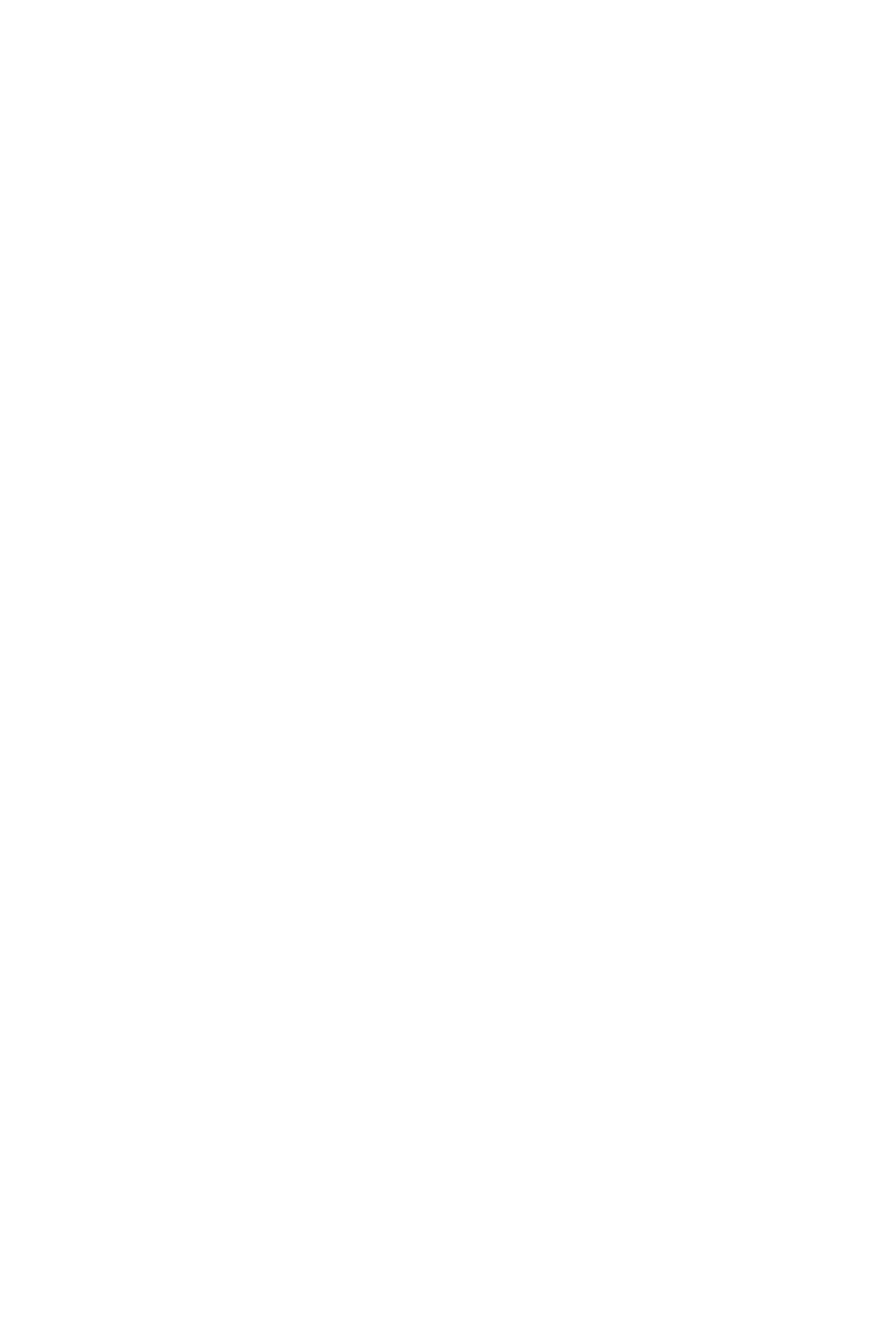### **Preface**

This book updates and replaces William A. Campbell's seminal work, *Property Tax Collection in North Carolina*, the most recent edition of which was published more than a decade ago. Professor Campbell's enduring scholarship served as both a foundation and an inspiration for this book.

Several chapters included herein were previously published as School of Government *Property Tax Bulletin*s. While those bulletins will remain available free of charge on the School of Government's website, their content has been updated and expanded for publication in book format. This book reflects all major legislative changes to the Machinery Act and related statutes through June 2011.

> Christopher B. McLaughlin June 2011